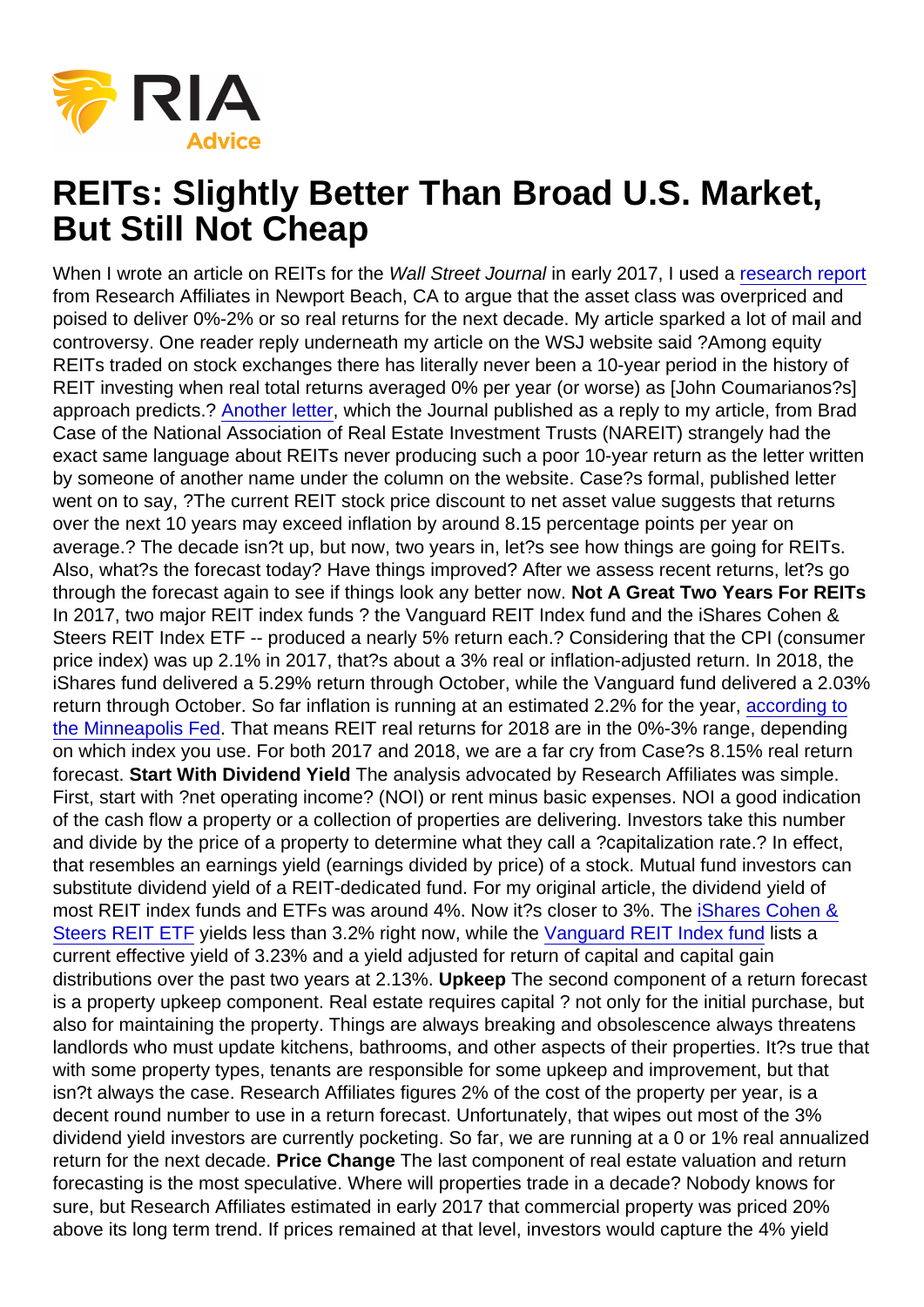minus the 2% annual upkeep or 2% overall. If prices reverted to trend, investors would have to subtract enough from net operating income adjusted for upkeep to bring future returns down to 1.4%. Currently on the Research Affiliates website, the firm forecasts REITs to deliver a 2% annualized real return for the next decade. That?s about where the forecast stood at the beginning of 2017. It's worth noting that although that's a low return, it's actually a better forecast than the firm has for U.S. stocks, which it thinks won't deliver any return over inflation for the next decade. **Gut Check** It?s often useful to take multiple stabs at valuation. So, in the spirit of providing a gut check, I supplemented this dividend-upkeep-price analysis with a simple Price/FFO (funds from operations) analysis. REITs have large, unrealistic depreciation charges, rendering net income a mostly useless metric. FFO, which adjusts net income for property sales and depreciation is a more accurate cash flow metric. FFO isn?t perfect either because it doesn?t account for different debt loads of different companies and because it doesn?t account for maintenance costs, but it?s a uniform metric that almost all REITs publish.